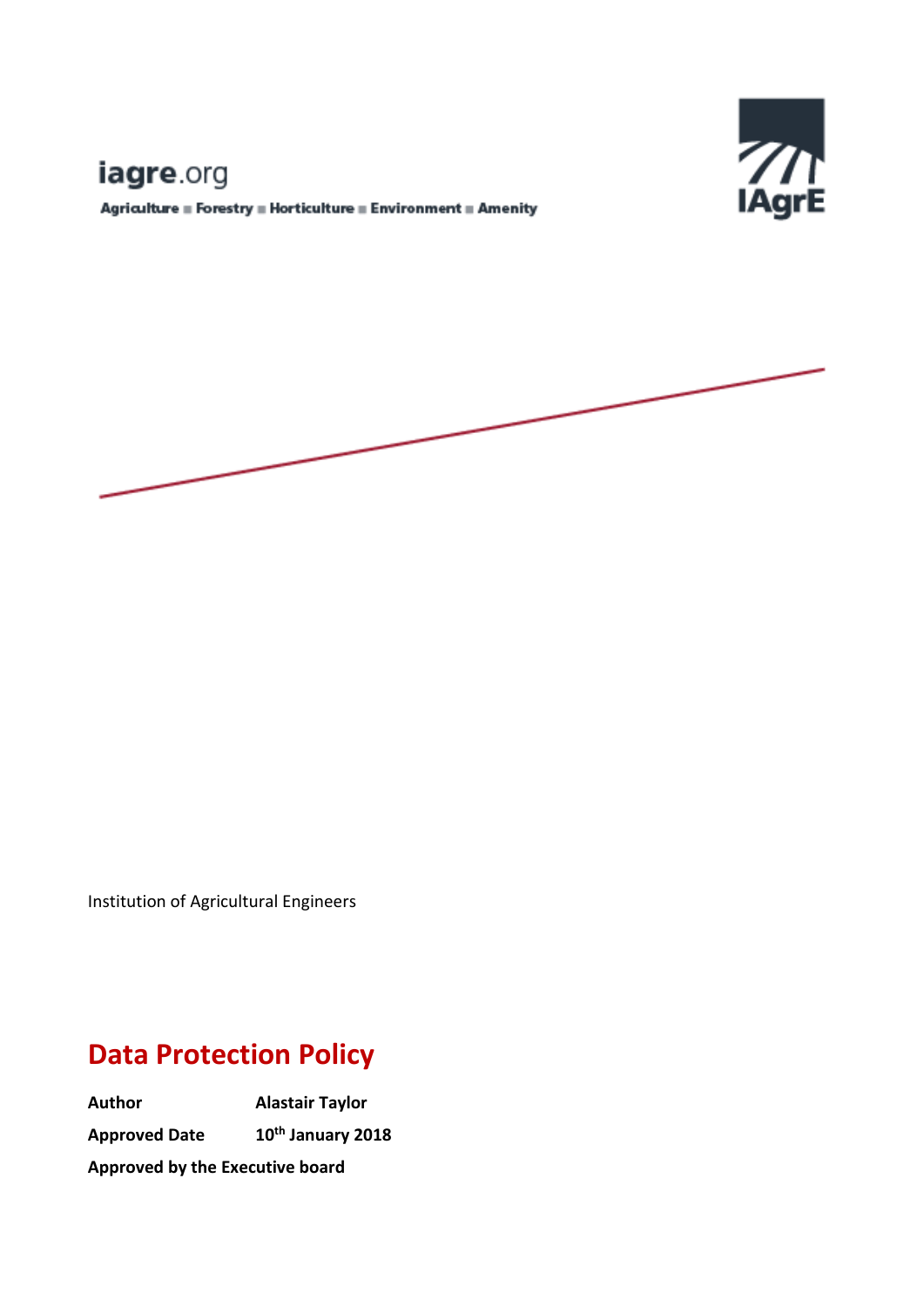

# **1. Introduction**

The Institution of Agricultural Engineers (IAgrE) needs to gather and use certain information about individuals. These can include customers, suppliers, business contacts, employees and other people the organisation has a relationship with or may need to contact. This policy describes how this personal data must be collected, handled and stored to meet IAgrE data protection standards and to comply with the law.

# **2. Why this policy exists**

This data protection policy ensures that IAgrE:

- Complies with data protection law and follow good practice
- Protects the rights of staff, members and suppliers
- Is open about how it stores and processes individuals data
- Protects itself from the risk of a data breach

# **3. Data protection law**

The Data Protection Act 1998 describes how organisations, including IAgrE, must collect, handle and store personal information. These rules apply regardless of whether data is stored electronically, on paper or on other materials. To comply with the law, personal information must be collected and used fairly, stored safely and not disclosed unlawfully.

The Data Protection Act is underpinned by eight principals. These say that personal data must:

- Be processed fairly and lawfully
- Be obtained only for specific, lawful purposes
- Be adequate, relevant and not excessive
- Be accurate and kept up to date
- Not to be held for any longer than necessary
- Be processed in accordance with the rights of the data subjects
- Be protected in appropriate ways
- Not to be transferred outside the European Economic Area (EEA), unless that country or territory also ensures an adequate level of protection.

## **4. Policy Scope**

This policy applies to:

- The head office of IAgrE
- All branches of IAgrE
- All staff and volunteers of IAgrE
- All contractors, suppliers and other people working on behalf of IAgrE

It applies to all data that the company holds relating to identifiable individuals, even if that information technically falls outside of the Data Protection Act 1998. This can include:

- Names of individuals
- Postal addresses
- Email addresses
- Telephone numbers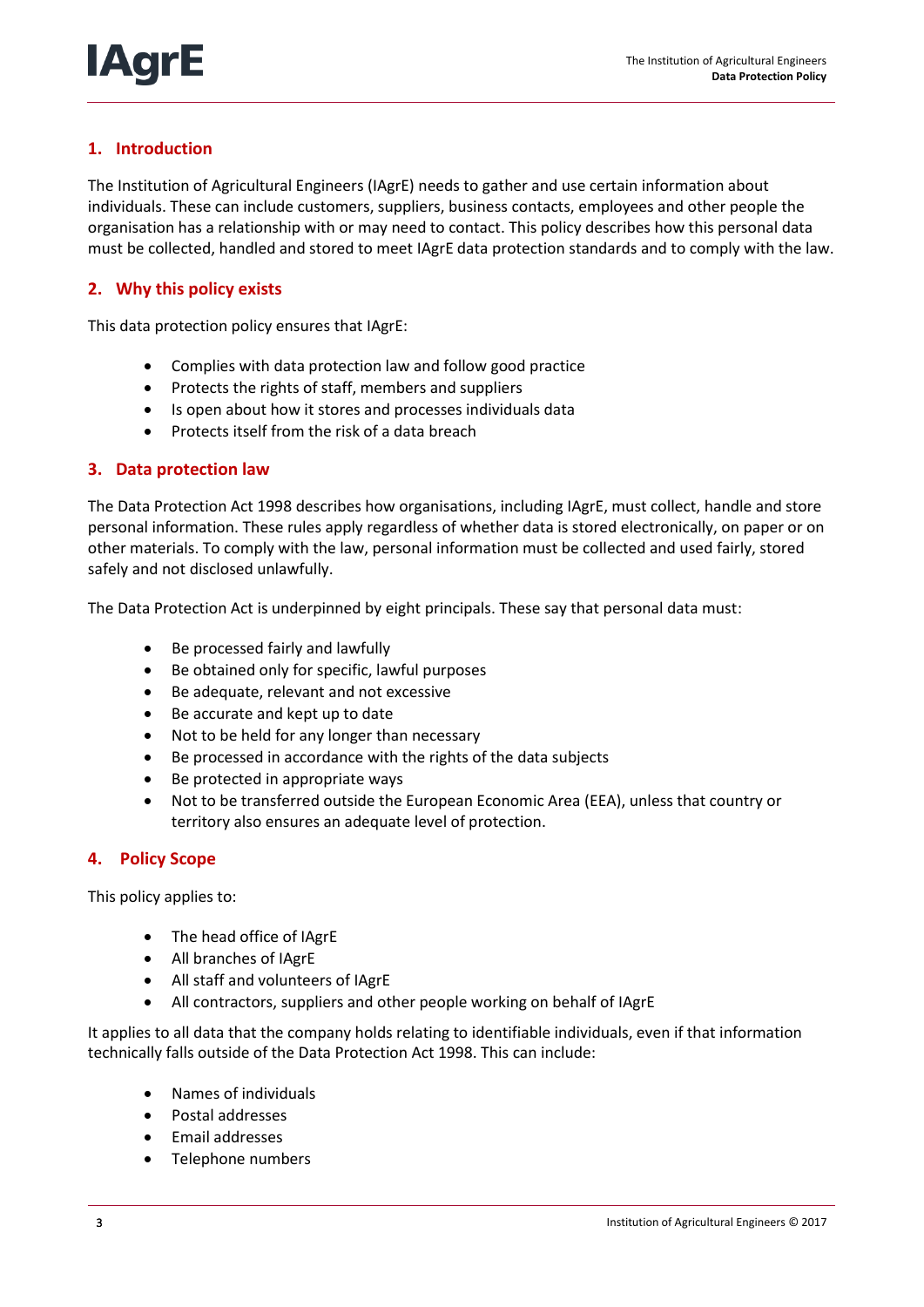plus any other information relating to individuals

#### **5. Data protection risks**

**IAgrE** 

This policy helps to protect IAgrE from some very real data security risks, including:

- **Breaches of confidentiality**. For instance, information being given out inappropriately.
- **Failing to offer choice**. For instance, all individuals should be free to choose how the company uses data relating to them.
- **Reputational damage**. For instance, the company could suffer if hackers successfully gained access to sensitive data.

#### **6. Responsibilities**

Everyone who works for or with IAgrE has some responsibility for ensuring data is collected, stored and handled appropriately. Each member of staff that handles personal data must ensure that it is handled and processed in line with this policy and data protection principles.

However, these people have key areas of responsibility:

- The **Board of Trustees**is ultimately responsible for ensuring that IAgrE meets its legal obligations.
- The **IAgrE CEO** is responsible for:
	- $\circ$  Keeping the board updated about data protection responsibilities, risks and issues.
	- $\circ$  Reviewing all data protection procedures and related policies, in line with an agreed schedule.
	- o Arranging data protection training and advice for the people covered in this policy.
	- o Handling data protection questions from staff and anyone else covered by this policy.
	- o Dealing with requests from individuals to see the data IAgrE holds about them (also called 'subject access requests').
	- o Checking and approving any contracts or agreements with third parties that may handle the company's' sensitive data.
- The IT provider, Total IT, is responsible for:
	- o Ensuring all systems, services and equipment used for storing data meet acceptable security standards.
	- o Performing regular checks and scans to ensure security hardware and software is functioning properly.
	- $\circ$  Evaluating any third party services the company is considering using to store or process data. For instance, cloud computing services.

#### **7. General staff guidelines**

- The only people able to access data covered by this policy should be those who **need it for their work**.
- Data **should not be shared informally**. When access to confidential information is required, employees can request it from the CEO.
- **IAgrE will provide training** to all employees to help them understand their responsibilities when handling data.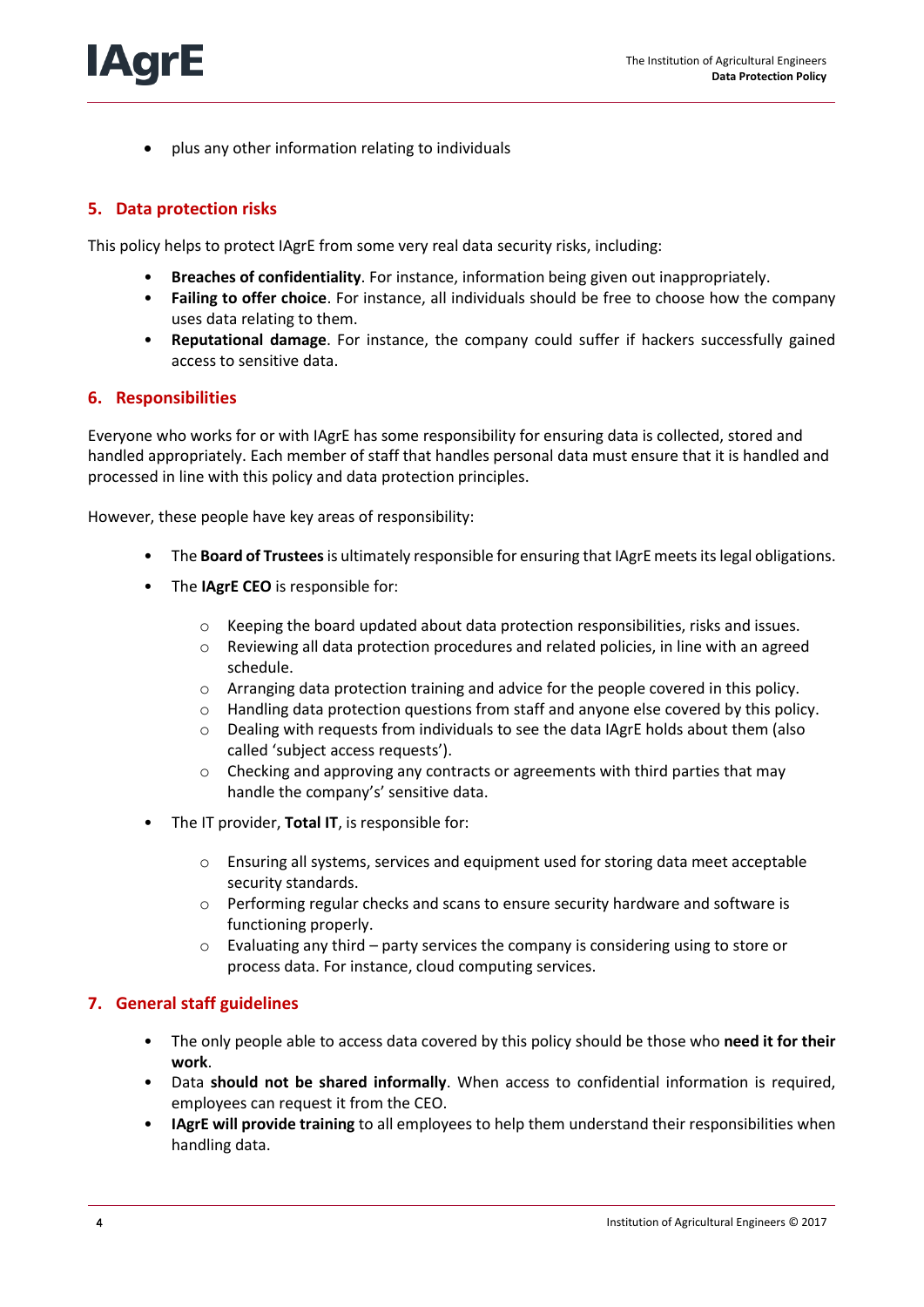

- Employees should keep all data secure, by taking sensible precautions and following the guidelines below.
- In particular, **strong passwords must be used and they should never be shared**.
- Personal data **should not be disclosed** to unauthorized people, either within the company or externally.
- Data should be **regular reviewed and updated** if it is found to be out of date. If no longer required, it should be deleted and disposed of.
- Employees **should request help** from their manager if they are unsure about any aspect of data protection.

# **8. Data storage**

These rules describe how and where data should be safely stored.

When data is **stored on paper**, it should be kept in a secure place where unauthorised people cannot see it. These guidelines also apply to data that is usually stored electronically but has been printed out for some reason:

- When not required, the paper or files should be kept in a **locked drawer or filing cabinet**.
- Employees should make sure paper printouts are **not left where unauthorised people could see them**, like on a printer.
- **Data printouts should be shredded** and disposed of securely when no longer required.

When data is **stored electronically**, it must be protected from unauthorised access, accidental deletion and malicious hacking attempts:

- Data should be **protected by strong passwords** that are changed regularly and never shared between employees.
- If data is **stored on removable media**, these should be kept locked away securely when not being used.
- Data should only be stored on **designated drives and servers**, and should only be uploaded to an **approved cloud computing services**.
- Servers containing personal data should be **sited in a secure location**, away from general office space.
- Data should be **backed up frequently**. Those backups should be tested regularly, in line with the company's standard backup procedures.
- Data should **never be saved directly** to laptops or other mobile devices like tablets or smart phones.
- All servers and computers containing data should be protected by **approved security software and a firewall.**

# **9. Data Use**

Personal data is of no value to IAgrE unless business can make use of it. However, it is when personal data is accessed and used that it can be at the greatest risk of loss, corruption or theft:

- When working with personal data, employees should ensure the **screens of their computers are always locked** when left unattended.
- Personal data **should not be shared informally**. In particular, it should never be sent by email, as this form of communication is not secure.
- Data must be **encrypted before being transferred electronically**.
- Personal data should **never be transferred outside of the European Economic Area**.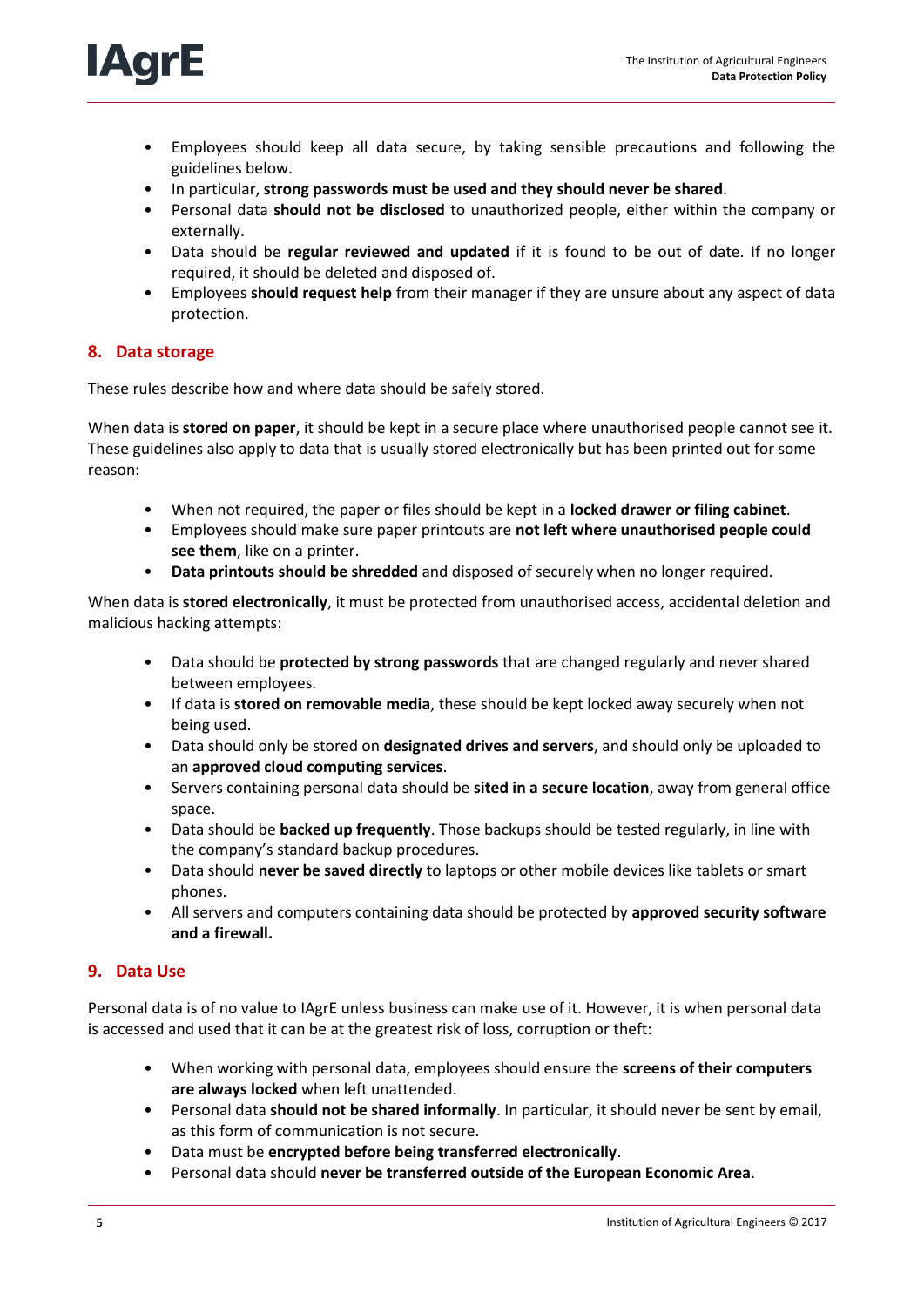

• Employees **should not save copies of personal data to their own computers**. Always access and update the central copy of any data.

#### **10. Data Accuracy**

The law requires IAgrE to take reasonable steps to ensure data is kept accurate and up to date. The more important it is that the personal data is accurate, the greater the effort IAgrE should put into ensuring its accuracy. It is the responsibility of all employees who work with data to take reasonable steps to ensure it is kept as accurate and up to date as possible.

- Data will be held in **as few places as necessary**. Staff should not create any unnecessary additional data sets.
- Staff should **take every opportunity to ensure data is updated**. For instance, by confirming a customer's details when they call.
- IAgrE will make it **easy for data subjects to update the information** IAgrE holds about them. For instance, via the company website.
- Data should be **updated as inaccuracies are discovered**. For instance, if a customer can no longer be reached on their store telephone number, it should be removed from the database.

#### **11. Subject access requests**

All individual who are the subject of personal data held by IAgrE are entitled to:

- Ask **what information** the company holds about them and why.
- Ask **how to gain access** to it.
- Be informed **how to keep it up to date**.
- Be informed how the company is **meeting its data protection obligation**.

If an individual contacts the company requesting this information, this is called a subject access request.

Subject access requests from individuals should be made by email, addressed to the CEO at ceo@iagre.org . The data controller can supply a standard request form, although individuals do not have to use this.

The CEO will always verify the identity of anyone making a subject access request before handing over any information.

#### **12. Disclosing data for other reasons**

In certain circumstances, the Data Protection Act allows personal data to be disclosed to law enforcement agencies without the consent of the data subject.

Under these circumstances, IAgrE will disclose requested data. However, the CEO will ensure the request is legitimate, seeking assistance from the board and from the company's legal advisers were necessary.

## **13. Providing information**

IAgrE aims to ensure that individuals are aware that their data is being processed, and that they understand:

- How the data is being used
- How to exercise their rights